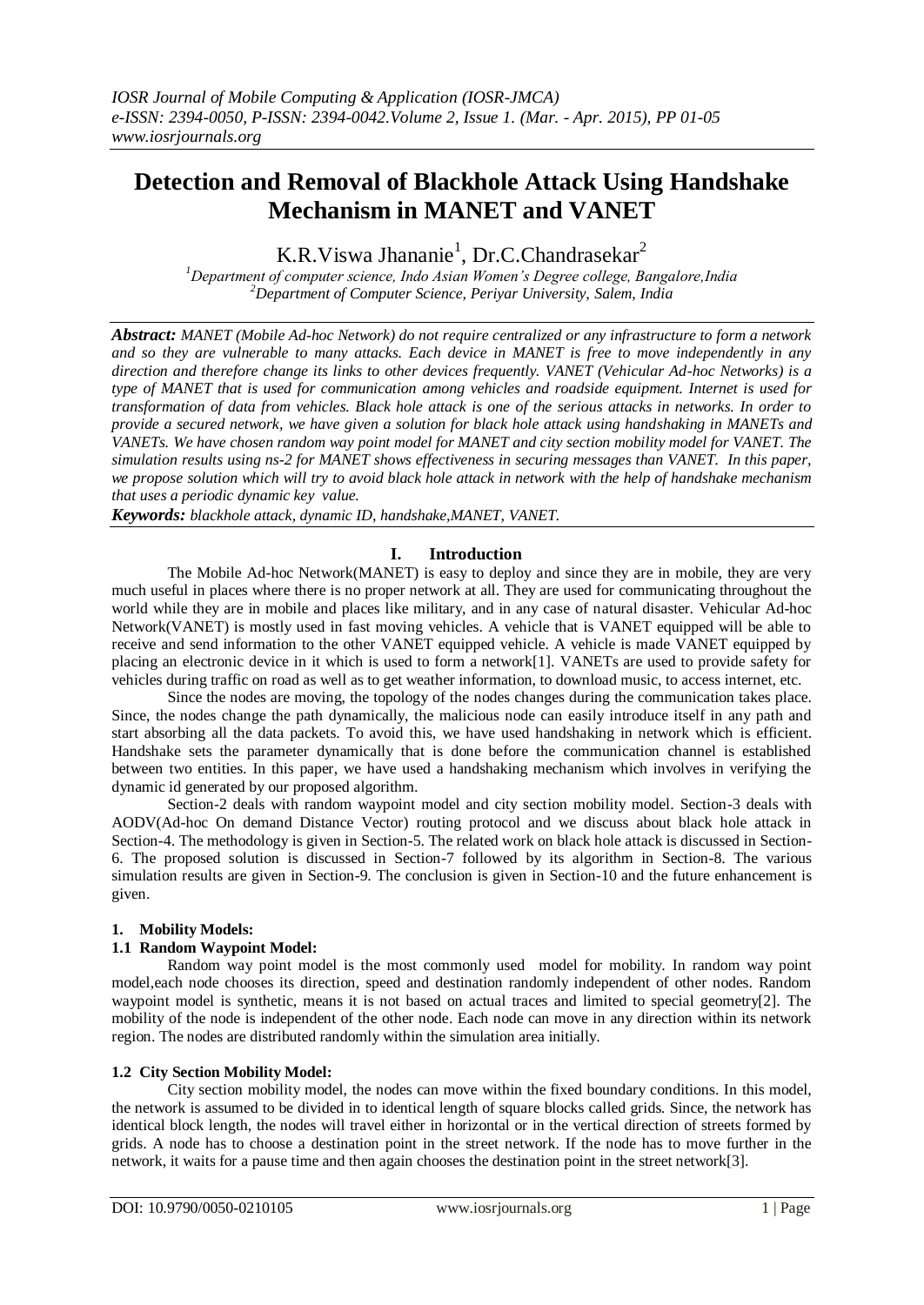## **2. AODV (Ad-hoc On Demand Distance Vector Protocol):**

AODV is the most commonly used routing protocols used in MANET. It is one of the reactive protocols which maintains routing table. This protocol uses control messages to find the route from source to destination. (ie) RREQ (Route Request), RREP (Route Reply) and RERR (Route Error)[4]. A RREQ is sent from the source node to its neighbor node to forward the data packets to the destination. Once the neighbor nodes find a path, they will start sending RREP to the source node with the sequence number and hop count. When the next hop in the routing table entry breaks, all active neighbors are informed. Link failures are propagated with RERR which also update the destination sequence number. Whenever a connection is required, the source node sends RREQ message to its neighbor nodes in all paths. The neighbor node which exists in any path, after finding the route to its destination, sends a RREP message to the source node. RREQ has TTL(Time To Live) value which states the number of hops the RREQ should be transmitted. This is used to delete the entry when the intermediate node does not receive the RREP within the allocated time.

When any intermediate node in the route finds disconnection in its path, then RERR message is generated. All these above information is maintained in the routing table. Also, in AODV, each node maintains the next hop count information and destination sequence number. The routing table is updated only if the destination sequence number of the current packet received is greater or equal to the last destination sequence number stored at the node and it should have a shortest hop count. The routing table maintains source node ID, intermediate node ID, destination node ID and sequence number.

### **3. Blackhole Attack:**

In blackhole attack, one node called as malicious node is involved in absorbing all the data packets from its neighboring nodes. A blackhole attack can be performed with a single node or more than one node (ie) cooperative attack. In this type of attack, the malicious node will introduce itself as a neighbor node by sending the fake reply to the source node with the highest sequence number[5]. It gives a fresh and recent route to the destination than the one previously known to the sender. With this RREP by the malicious node, the source node start sending all the data packets in this path and thus the communication between source node and destination node gets disconnected.



Fig 2: Cooperative black hole attack (more than one malicious node)

### **II. Methodology:**

Theidea is to use handshake mechanism while forming routing table. Each node will generate periodic dynamic same value at the same time. When RREQ request send by the source, before adding the node into the routing table, it compares the handshake values of the node which says it knows the destination. Only if values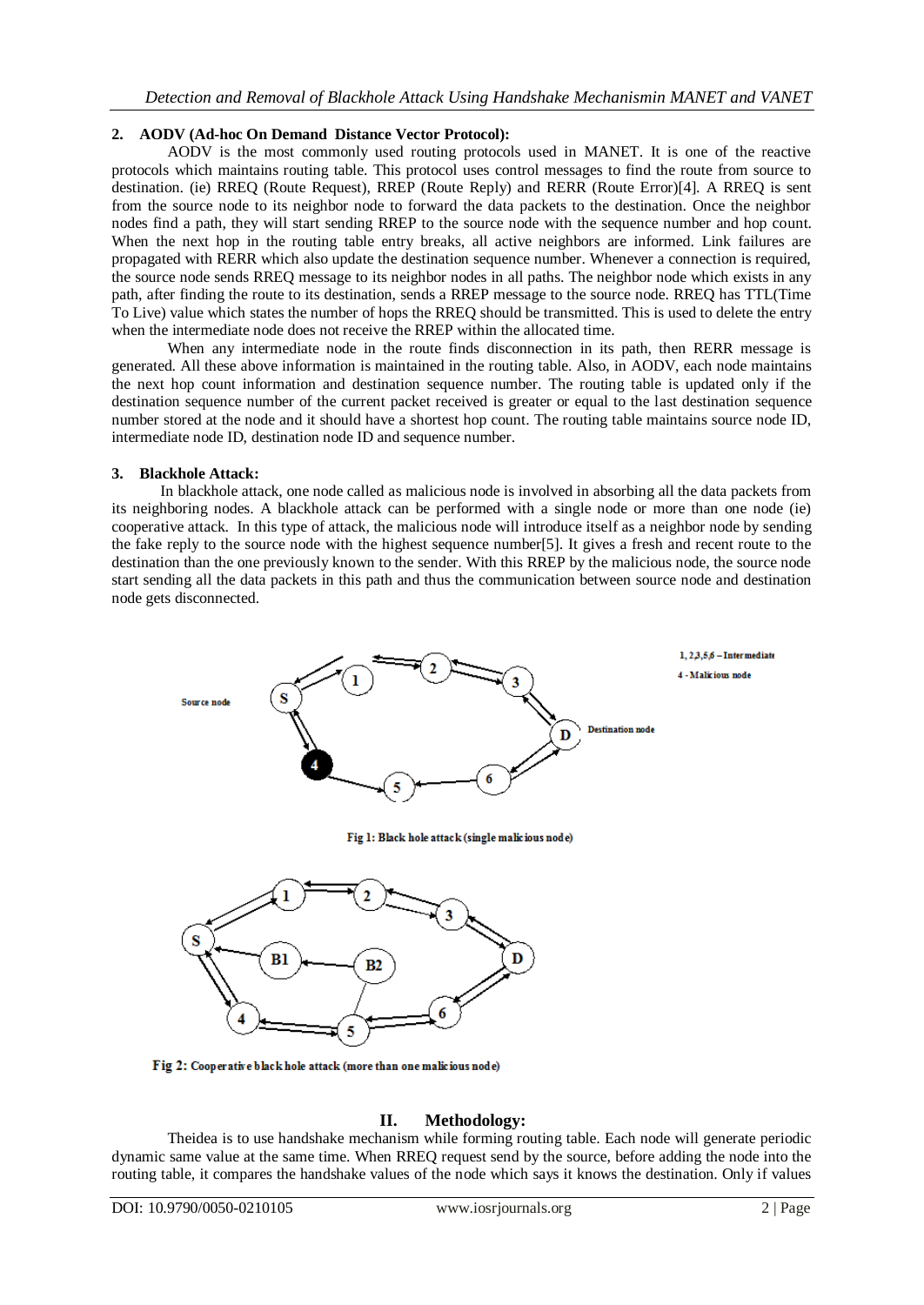are same, that node will be added into the routing table as one of the nodes from source to destination else that node is identified as malicious node and ignored.

### **III. Related Work:**

In [4], Satoshi et al has used a training method for high accuracy detection by updating the training data in every given time interval. In[5], Mohammad Al-Shurman et al have given a solution by using the sequence number. Since the next packet has a sequence number higher than the previous packet, the destination sequence number is checked with the other nodes. In [7], Juan- Carlos Ruiz et al Pedro Gil have discussed how to inject attacks in Mobile Ad-hoc Network. Palpanas et al. propose a model-based outlier detection algorithm in sensor networks. In their algorithm, normal behaviors are first characterized by predictive models, and then outliers can be detected as the deviations. In [9], sheenusharma et al has given a solution by using variable node mobility.

#### **IV. Proposed Solution:**

As mentioned above, Random Waypoint Model is taken for MANET and City Section Mobility model is taken for VANET. In Random Way Point model, the mobile nodes are initially distributed randomly around the simulation area [6]. In this model, each node chooses the next node uniformly in area, independent of past and present.

The network of VANET is thus basically composed of number of horizontal and vertical streets. Each street has two lanes, one for each direction (North/South direction for vertical streets, East/West direction for horizontal streets).

We have used handshake mechanism where a periodic dynamic Id (value) will be generated with the same value in all the nodes in the group which is involved in forwarding the data packet. Each node will forward the data packet within the allocated time to its neighboring node after verifying dynamic value. Since the malicious node does not belong to the group, the dynamic value will not match or know by malicious node[s]. Thus this route will avoid using that node for data forwarding.

### **V. Algorithm:**

**Step:1** path discovery process:

The source node S sends RREQ to its neighbor node in order to discover the path to the destination.

**Step:2** developing the routing table:

A routing table is constructed with source Id, each intermediate node Id, destination Id and time taken by each node to forward the data packet to its neighboring node.

**Step:3** verifying for trustworthy nodes (intermediate nodes)

Assume  $\Delta t = 5$ ms where  $\Delta t$  is the sample time.

 $d_i$ = dynamic(first node),  $d_i$ =dynamic(second node)

 N  $d_i(t) = \sum d_{ii}(t)$  $j=1$ 

where  $d_i$  is the dynamic id(value) of first node,  $d_j$ (value) is the dynamic id of the second node, N is the last node. If( $d_i = d_i \& \& d_{i}$  (t)  $\leq \Delta t$ ) then

Add the node to the routing table

Else

Malicious node.

**Step:4** finding blackhole attack: (malicious node) Repeat step:3untill data packet reaches destination node.

### **VI. Simulation Results:**

As Expected, the simulation results show better performance in MANET where random way point model is used. Since the nodes do not have any restrictions in movement, it makes easy to forward the data packet. The nodes can move freely and can take sharp turns anywhere and in any direction in the path. In case of VANET, city section mobility model is used. In this, since the nodes have restrictions like, they can move only in horizontal and vertical direction and the turns can be taken only in the intersection of rows and columns. Because of the above constraint, the performance is little poor when compared to MANET. The various simulation results using ns-2 are given below: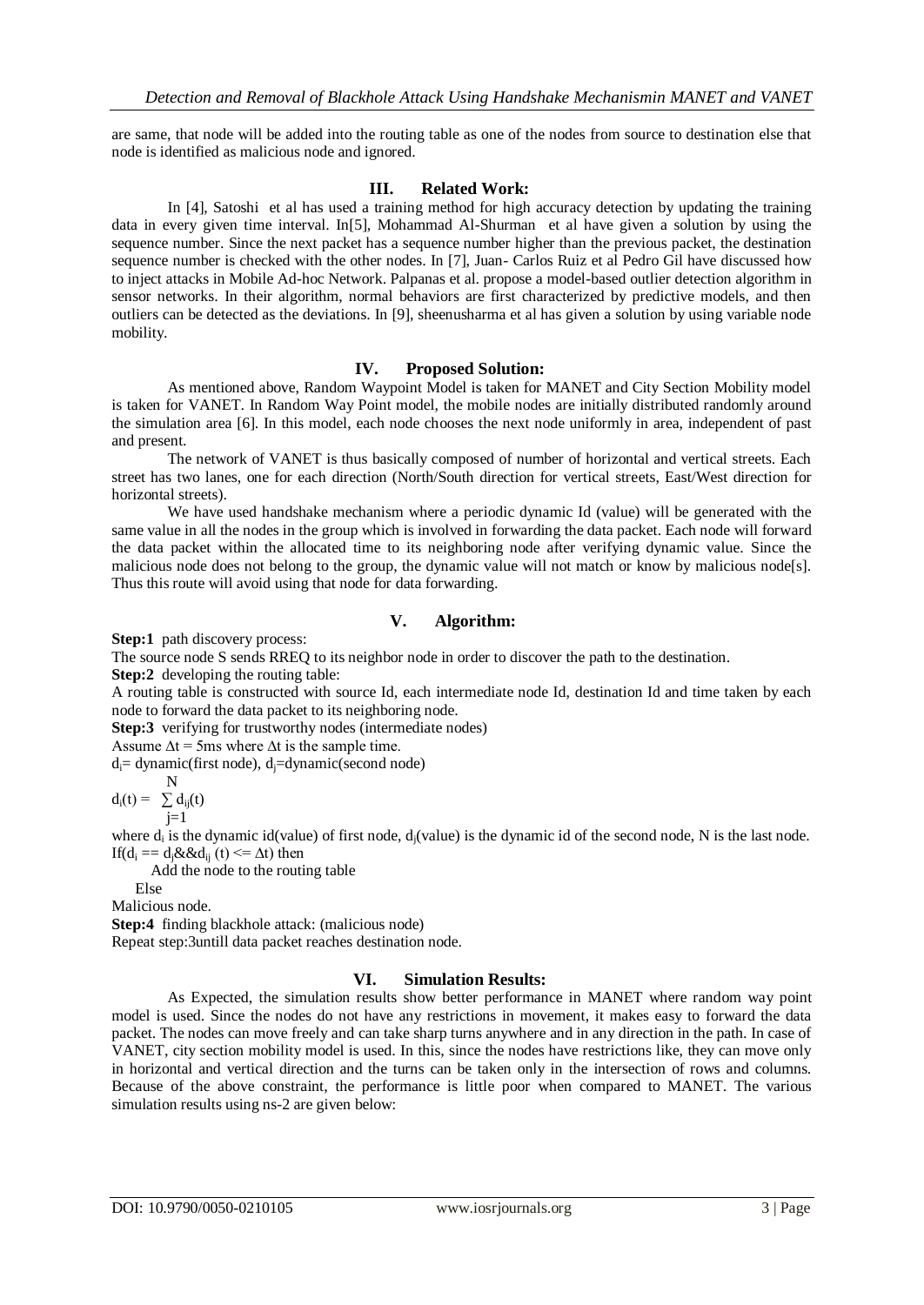



**IncreasedPacket Delivery Ratio:**

|                                            |         | valahii |                                                                 |                     |
|--------------------------------------------|---------|---------|-----------------------------------------------------------------|---------------------|
| Close Hdcpy About<br>packet_Delivery_Ratio |         |         | PACKET DELIVERY RATIO                                           |                     |
| 1.0000<br>0.9500<br>0.9000                 |         |         | Attack RandomWay<br>Attack_Citysection<br>Handshake_CitySection | Handshake_RandomWay |
| 0.8500<br>0.8000                           |         | Ŀ.      |                                                                 |                     |
| 0.7500<br>0.7000                           |         |         |                                                                 |                     |
| 0.6500                                     |         |         |                                                                 |                     |
| 0.6000<br>0.5500                           |         |         |                                                                 |                     |
| 0.5000<br>0.4500                           |         |         |                                                                 |                     |
| 0.4000 <sub>1</sub>                        |         |         |                                                                 |                     |
| 0.3500<br>0.3000                           |         |         |                                                                 |                     |
| 0.2500<br>0.2000                           |         |         |                                                                 |                     |
| 0.1500<br>40.0000                          | 60.0000 | 80.0000 | 100.0000                                                        | seconds             |